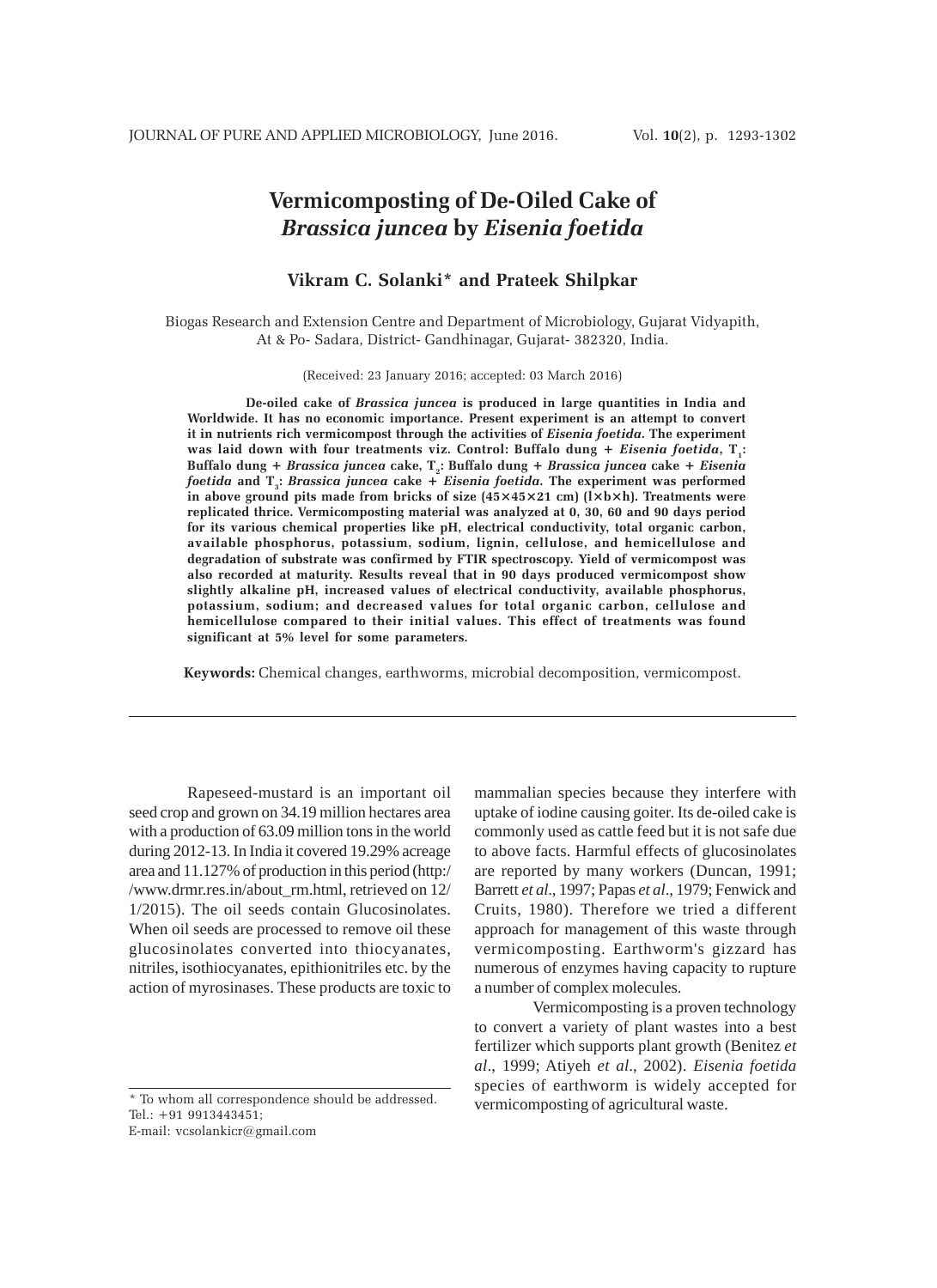#### **MATERIALS AND METHODS**

In the present experiment we used deoiled cake of Mustard (*Brassica juncea*), earthworms species *Eisenia foetida* and buffalo dung. Mustard cake was obtained from Kukarvada, Dist: Mehsana and other materials were procured locally from sadra and Randheja village of District Gandhinagar, Gujarat. Before addition to vermicompost pits the cake was chopped into small pieces (about 1 inches long). For vermicomposting pits from bricks were prepared on above ground of our campus. These pits were 45cm long, 45cm wide and 21cm high.

# **Treatments**

Above materials were mixed in different combinations to obtain four treatments. Control comprises Buffalo dung and *Eisenia foetida* only; Treatment T1 comprises Buffalo dung and *Brassica juncea* cake without earthworms whereas treatment T2 contains earthworms alongwith Buffalo dung and *Brassica juncea* cake. Last treatment T3 contains *Brassica juncea* cake and *Eisenia foetida* alone without dung. To minimize the experimental error all the above treatments were replicated thrice. **Filling of pits**

A total of six kilogram of material was filled in each pit. In pits of control and T3 treatments 6kg buffalo dung and *Brassica juncea* cake were filled alone whereas in T1 and T2 the material was filled in layers. In layered treatments a layer of 3Kg Buffalo dung was kept at bottom of pit followed by one layer of 1Kg mustard cake which was covered by 2Kg of buffalo dung. Fermenting

material was kept moist and turned after every seven days. Earthworms in respective pits were added after second turning in the amount of 18g except T1. To prevent moisture loss all pits were covered with gunny bags. The material was analysed at 30, 60 and 90 days of filling to find out the changes in various chemical properties. At maturity (90 days) the Earthworms were removed from pits and samples were analyzed for various parameters along with yield.

# **Analysis of vermicomposting material**

The samples at different time intervals were analysed for physico-chemical parameters including pH and electrical conductivity (Richard's, 1945), total organic carbon (Walkely and Black,

**Table 1.** Effect of treatments on yield of vermicompost (kg)

| Treatments                                                 | Yield $(kg)$                                                                             |  |
|------------------------------------------------------------|------------------------------------------------------------------------------------------|--|
| Control<br>T<br>$T_{2}$<br>$T_{3}$<br>SEM $(\pm)$<br>CD 5% | $1.60^{\circ}$<br>2.60 <sup>b</sup><br>$2.25^{a,b}$<br>3.80 <sup>c</sup><br>0.33<br>0.75 |  |
|                                                            |                                                                                          |  |

Control: Buffalo dung + *Eisenia foetida*; T<sub>1</sub>: Buffalo dung + *Brassica juncea* cake; T<sub>2</sub>: Buffalo dung + *Brassica juncea* cake + *Eisenia foetida*; and  $T<sub>3</sub>$ : *Brassica juncea* cake + *Eisenia foetida*

Alphabet a,b,c shows significance and nonsignificance of treatments at 5% level of significance. Treatments with same alphabet are non-significant and with different alphabet aresignificant.

| <b>Table 2.</b> Effect of treatments on pH, EC, Total organic carbon (TOC) |  |  |  |  |  |
|----------------------------------------------------------------------------|--|--|--|--|--|
| contents at various stages (0, 30, 60 and 90 days) of vermicomposting      |  |  |  |  |  |

| Treatments   |               |                   | pH   |                |          |      | $EC$ (dSm <sup>-1</sup> ) |      |          |             | TOC $(\%)$ |        |
|--------------|---------------|-------------------|------|----------------|----------|------|---------------------------|------|----------|-------------|------------|--------|
|              | $\theta$      | 30                | 60   | 90             | $\theta$ | 30   | 60                        | 90   | $\Omega$ | 30          | 60         | 90     |
| Control      | $6.25^{a, b}$ | $6.64^{a,b}$      | 6.90 | $7.46^{\circ}$ | 0.21     | 0.21 | $0.23^{\rm a}$            | 0.37 |          | 14.72 13.99 | 13.25      | -13.11 |
| T            | $6.13^a$      | $6.33^{a}$        | 6.76 | $7.43^{\rm a}$ | 0.27     | 0.31 | 0.38 <sup>b</sup>         | 0.47 | 15.24    | 14.36       | 14.01      | 13.95  |
| $\rm T_{_2}$ | $6.33^{a,b}$  | $6.53^{a,b}$      | 6.73 | $7.83^{a,b}$   | 0.26     | 0.28 | $0.33^{b}$                | 0.46 | 15.31    | 14.99       | 13.97      | 12.41  |
| $T_{3}$      | $6.56^b$      | 6.78 <sup>b</sup> | 7.10 | $7.96^{\rm b}$ | 0.21     | 0.31 | 0.37 <sup>b</sup>         | 0.41 | 14.98    | 14.44       | 13.30      | 12.15  |
| $SEM(\pm)$   | 0.14          | 0.14              | 0.16 | 0.19           | 0.03     | 0.05 | 0.04                      | 0.05 | 1.82     | 1.93        | 2.57       | 1.69   |
| CD5%         | 0.31          | 0.31              | NS   | 0.45           | NS       | NS   | 0.09                      | NS   | NS       | NS          | NS         | NS.    |

Control: Buffalo dung + *Eisenia foetida*; T<sub>1</sub>: Buffalo dung + *Brassica juncea* cake; T<sub>2</sub>: Buffalo dung + *Brassica juncea* cake + *Eisenia foetida*; and  $T<sub>3</sub>$ : *Brassica juncea* cake + *Eisenia foetida* 

Alphabet a,b shows significance and non-significance of treatments at 5% level of significance. Treatments with same alphabet are non-significant and with different alphabet are significant.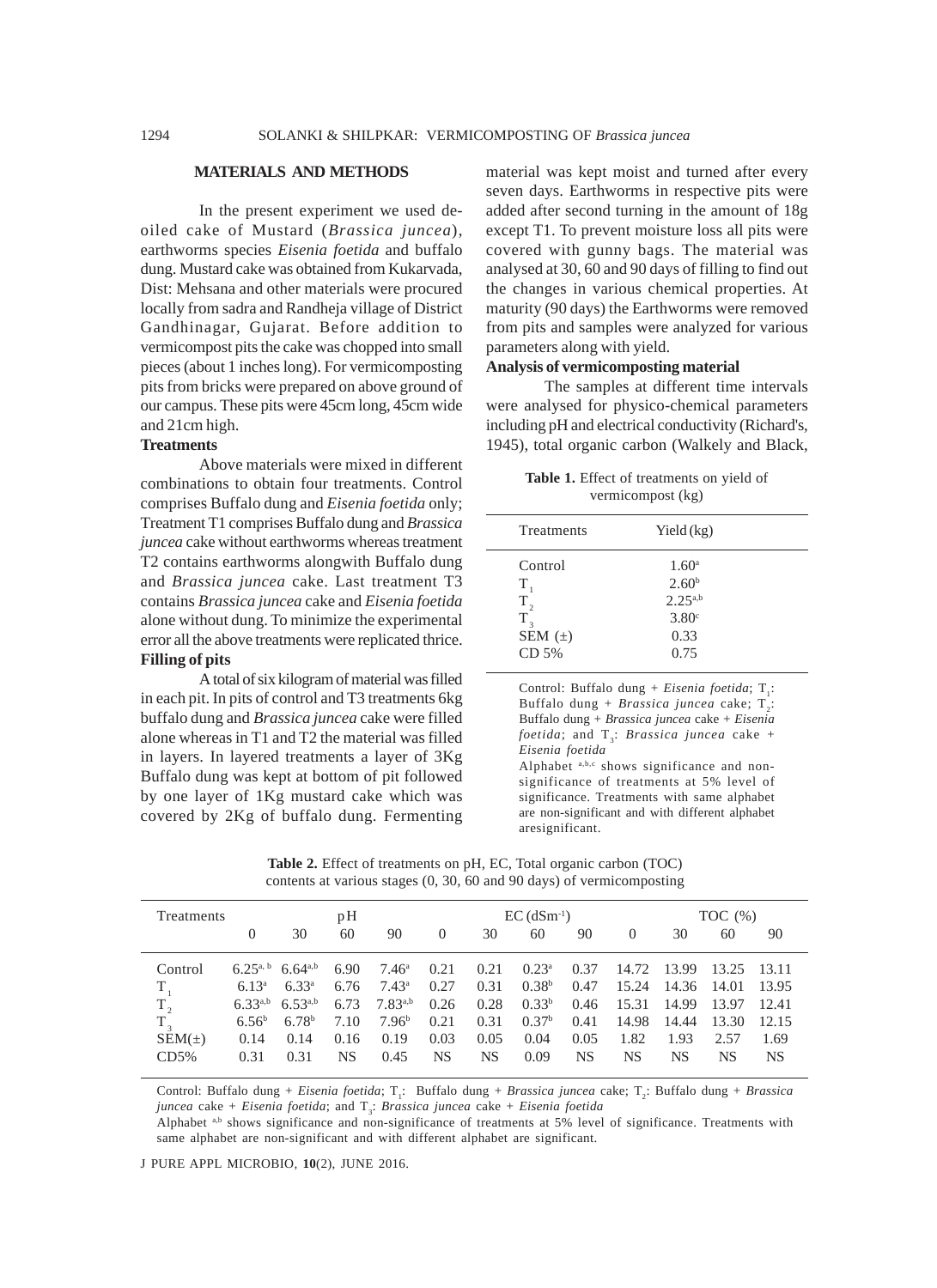1965), nutrients like phosphorus, potassium and sodium (Jackson, 1967), and for cellulose, hemicellulose and lignin content (Thimmaiah, 1999). FTIR (Fourier-Transform Infrared Spectroscopy) analysis was also performed at Center of Excellence, Vapi, Gujarat.

# **Statistical analysis**

Completely Randomized Block Design was followed and significance level was find out to check the significance in obtained data at 5% level following procedure described in Gomez and Gomez, (1984).

#### **RESULTS AND DISCUSSION**

# **Yield of vermicompost**

During vermicomposting earthworm ingest the substrate, digest it, absorbs nutrients and discard undigested part as castings. If the substrate is easy to digest, contains simple forms, then more nutrients will be absorbed and eventually less part will be discarded with lower yield of product. In present experiment two substrates were used viz. buffalo dung and mustard cake. Compared to mustard cake buffalo dung is easy to degrade because it is a partially degraded product of buffalo so it contains simple forms of compounds which can be digested easily by earthworm's gut flora. Due to this fact we would obtain lesser amount of product in this case. Our results are in tune with this fact and lowest yield is recorded in control treatment containing buffalo dung and earthworms (Table 1). As a portion of buffalo dung is replaced by mustard cake  $(T_1$  and  $T_2)$  yield of vermicompost increased significantly and highest yield was obtained with mustard cake alone  $(T_3)$  which differs

**Table 3.** Changes in available phosphorus, available potassium and available sodium at various stages (0, 30, 60 and 90 days) of vermicomposting

| Treatments Available Phosphorus (%) |          |                                                                 |                 |                      |           | Available Potassium (%) |       |       |          |       | Available Sodium (%)            |                      |
|-------------------------------------|----------|-----------------------------------------------------------------|-----------------|----------------------|-----------|-------------------------|-------|-------|----------|-------|---------------------------------|----------------------|
|                                     | $\theta$ | 30                                                              | 60              | 90                   | $\left($  | 30                      | 60    | 90    | $\left($ | 30    | 60                              | 90                   |
| Control                             | 0.023a   | $0.028^{\rm a}$                                                 | $0.033^{\rm a}$ | $0.041$ <sup>a</sup> | 0.053     | 0.075                   | 0.085 | 0.099 | 0.024    |       | $0.032$ $0.036^{a,b}$ $0.041^a$ |                      |
| $T_{1}$                             |          | $0.025^{\text{a}}$ $0.029^{\text{a}}$                           | $0.034^{\rm a}$ | $0.041^{\rm a}$      | 0.054     | 0.066                   | 0.079 | 0.098 | 0.022    | 0.027 | $0.031$ <sup>a</sup>            | $0.039$ <sup>a</sup> |
| T <sub>2</sub>                      |          | $0.033^{a,b}$ $0.038^{a,b}$ $0.048^b$                           |                 | $0.061^{\rm b}$      | 0.057     | 0.072                   | 0.086 | 0.100 | 0.030    | 0.035 | $0.043^b$                       | 0.059 <sup>b</sup>   |
| $T_{\rm a}$                         |          | $0.044^{\circ}$ $0.051^{\circ}$ $0.061^{\circ}$ $0.074^{\circ}$ |                 |                      | 0.050     | 0.074                   | 0.089 | 0.096 | 0.021    |       | $0.026$ $0.032^{a,b}$           | $0.040^{\rm a}$      |
| $SEM(\pm)$                          | 0.005    | 0.006                                                           | 0.003           | 0.004                | 0.007     | 0.008                   | 0.006 | 0.007 | 0.005    | 0.004 | 0.005                           | 0.005                |
| CD5%                                | 0.012    | 0.014                                                           | 0.007           | 0.009                | <b>NS</b> | <b>NS</b>               | NS    | NS    | NS       | NS    | 0.011                           | 0.011                |

Control: Buffalo dung + *Eisenia foetida*; T<sub>1</sub>: Buffalo dung + *Brassica juncea* cake; T<sub>2</sub>: Buffalo dung + *Brassica juncea* cake + *Eisenia foetida*; and T3 : *Brassica juncea* cake + *Eisenia foetida*

Alphabet a,b,c shows significance and non-significance of treatments at 5% level of significance. Treatments with same alphabet are non-significant and with different alphabet are significant.

**Table 4.** Changes in lignin, cellulose and hemicellulose at various stages (0, 30, 60 and 90 days) of vermicomposting

| Treatments    |                   | Lignin $(\%)$               |                    |                                                                                                                                                                                                 | Cellulose $(\mu g)$ |                                                     |      | Hemicellulose $(\%)$ |                                                       |      |      |      |
|---------------|-------------------|-----------------------------|--------------------|-------------------------------------------------------------------------------------------------------------------------------------------------------------------------------------------------|---------------------|-----------------------------------------------------|------|----------------------|-------------------------------------------------------|------|------|------|
|               | $\theta$          | 30                          | 60                 | 90                                                                                                                                                                                              | $\theta$            | 30                                                  | 60   | 90                   | $\theta$                                              | 30   | 60   | 90   |
| Control       | 2.71 <sup>a</sup> | $3.12^a$                    |                    | $3.56^{\circ}$ $4.25^{\circ}$ $26.24^{\circ}$ $19.71^{\circ}$ $16.01^{\circ}$ $14.65^{\circ}$ $2.71^{\circ}$ $2.10^{\circ}$ $1.71^{\circ}$ $1.49^{\circ}$                                       |                     |                                                     |      |                      |                                                       |      |      |      |
| $T_{1}$       |                   |                             |                    | $16.32^{\circ}$ $20.25^{\circ}$ $24.36^{\circ}$ $31.25^{\circ}$ $25.60^{\circ}$ $22.27^{\circ}$ $17.95^{\circ}$ $15.74^{\circ}$ $16.99^{\circ}$ $16.12^{\circ}$ $15.26^{\circ}$ $15.02^{\circ}$ |                     |                                                     |      |                      |                                                       |      |      |      |
| T,            |                   |                             |                    | $17.74^{\circ}$ $22.13^{\circ}$ $25.70^{\circ}$ $31.25^{\circ}$ $31.68^{\circ}$ $23.29^{\circ}$ $19.55^{\circ}$ $14.04^{\circ}$ $15.54^{\circ}$ $13.69^{\circ}$ $11.25^{\circ}$ $9.64^{\circ}$  |                     |                                                     |      |                      |                                                       |      |      |      |
| $T_{\tiny 3}$ |                   | $30.02d$ 36.25 <sup>d</sup> | 40.39 <sup>d</sup> |                                                                                                                                                                                                 |                     | $48.36^{\circ}$ 33.48 $^{\circ}$ 28.29 <sup>d</sup> |      |                      | $18.30b$ $12.09c$ $29.99d$ $25.63d$ $26.25d$ $22.36d$ |      |      |      |
| SEM $(\pm)$   | 0.39              | 0.54                        | 0.27               | 0.74                                                                                                                                                                                            | 0.65                | 0.30                                                | 0.41 | 0.45                 | 0.38                                                  | 0.42 | 0.33 | 0.45 |
| CD5%          | 0.91              | 1.25                        | 0.61               | 1.71                                                                                                                                                                                            | 1.50                | 0.68                                                | 0.94 | 1.04                 | 0.88                                                  | 0.96 | 0.76 | 1.03 |

Control: Buffalo dung + *Eisenia foetida*; T<sub>1</sub>: Buffalo dung + *Brassica juncea* cake; T<sub>2</sub>: Buffalo dung + *Brassica juncea* cake + *Eisenia foetida*; and T<sub>3</sub>: *Brassica juncea* cake + *Eisenia foetida* 

Alphabet a,b,c,d shows significance and non-significance of treatments at 5% level of significance. Treatments with same alphabet are non-significant and with different alphabet are significant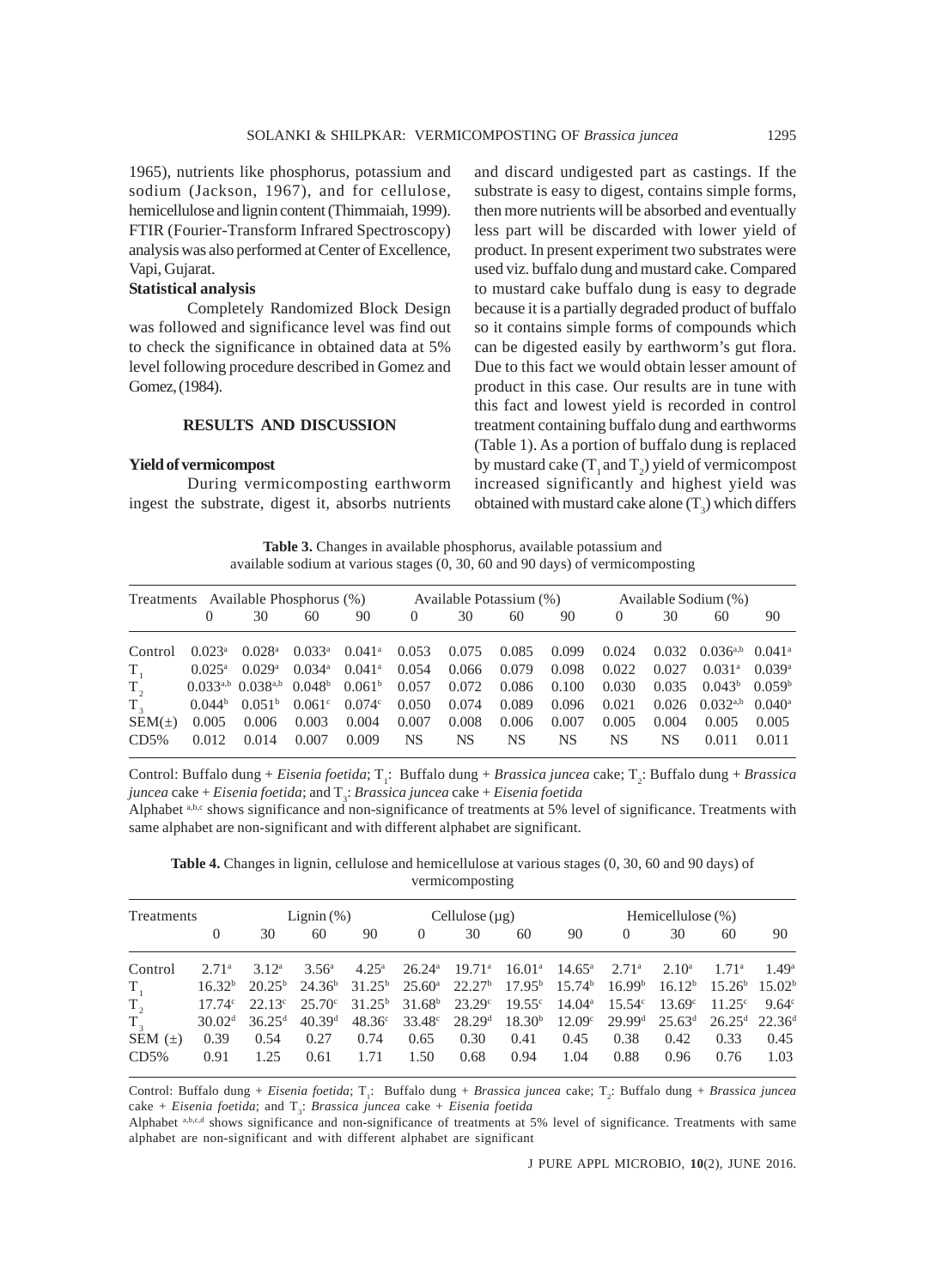significantly from rest of the treatments (Table 1). Weight loss of vermicomposting material at final stage was also reported by Twana and Fauziah, 2012; Senthilkumar and Kavimani, 2012.

#### **Chemical properties**

Data presented in Table 2 and Table 3 reveals that pH, electrical conductivity, total organic carbon, available P, K and Na contents varies with treatments and except organic carbon, contents of all other parameters increased at maturity than that of initial. Further data show that at various stages of analysis the effect of treatments was significant and at some stages it was non-significant. At maturity of vermicompost the effect of treatments was found significant for pH, available phosphorus and sodium. Intestinal calcium secretion and excretion of ammonia by earthworms raise the pH of vermicompost and make it alkaline (Ismail, 1997; Ismail, 2005; Edwards and Bohlen, 1996).

Mineralization of organic substrates like cellulose, hemicellulose, lignin etc. during

| Raw buffalo dung<br>Adsorption<br>frequency $(cm-1)$ | Functional group<br>or compound        | Adsorption<br>frequency $(cm^{-1})$ or compound | Dung composted with <i>Eisenia foetida</i><br>Functional group |
|------------------------------------------------------|----------------------------------------|-------------------------------------------------|----------------------------------------------------------------|
| 3420.85                                              | Moisture                               | 3397.69                                         | Heteroaromatic compound                                        |
| 3011.51                                              | Aromatic C-H structure                 |                                                 | containing N-H group                                           |
| 2933.28                                              | C-H with methyl and                    | 2352.87                                         | CO <sub>2</sub>                                                |
|                                                      | methylene                              | 1049.32                                         | C-O starching vibration in                                     |
| 2226.58                                              | CO <sub>2</sub>                        |                                                 | alcohol and phenol                                             |
| 1487.17                                              | Aromatic monomer                       | 829.79                                          | Aromatic compound region                                       |
| 1423.99                                              | C-N stretching/-OH bond<br>of carboxyl |                                                 |                                                                |
| 1296.03                                              | Phosphate ester                        |                                                 |                                                                |
| 1052.37                                              | Ethanol                                |                                                 |                                                                |
| 848.80                                               | Aromatic carbon compound               |                                                 |                                                                |

**Table 5.** Specific functional group /compound present in control of raw buffalo dung and dung composted with *Eisenia foetida*

**Table 6.** Specific functional group /compound present in control of *Brassica juncea* and *Brassica juncea* composted with *Eisenia foetida*

| Raw Brassica juncea<br>Adsorption<br>frequency<br>$(cm^{-1})$ | Functional group<br>or compound                         | Adsorption<br>frequency<br>$(cm^{-1})$ | Brassica juncea composted with Eisenia foetida<br>Functional group<br>or compound |
|---------------------------------------------------------------|---------------------------------------------------------|----------------------------------------|-----------------------------------------------------------------------------------|
| 3421.91                                                       | Two N-H group(primary amine and amide) 3396.59          |                                        | Heteroaromatic compound containing<br>N-H group                                   |
| 3009                                                          | Heteroaromatic like pyridine,<br>parazine pyrols, furan | 3007.63                                | Heteroaromatic like pyridine,<br>parazine pyrols, furan                           |
| 2924.11<br>2352.96                                            | C-H with methyl and methylene<br>CO <sub>2</sub>        | 2927.48                                | Asymmetric/symmetric stretching<br>of methylene                                   |
| 1637.94<br>1425.55                                            | $C-O.C-N.N-O$<br>C-N stretching                         | 2208.24                                | Weak $(C=N)$ stretching bond alkaline<br>molecule, $C=C$ .                        |
| 1287.52<br>848.80                                             | Aromatic/heteromatic carbon<br>Aromatic carbon compound | 1420.35                                | Aromatic/heteroaromatic,<br>C-N stretching                                        |
|                                                               |                                                         | 1036.22                                | C-O bond, C-O stretching vibrations<br>in alcohol and phenol                      |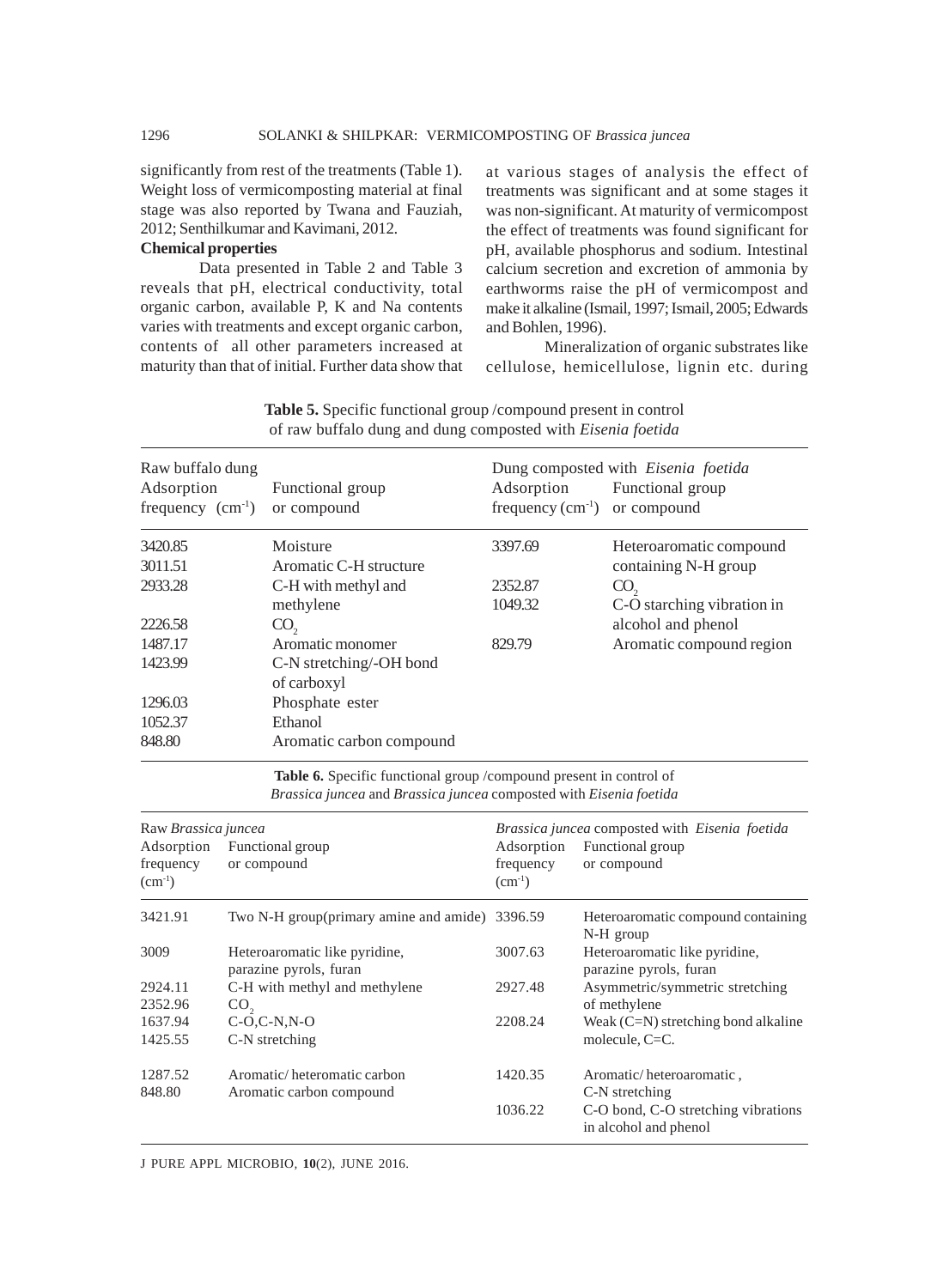vermicomposting by the activities of earthworms and other microorganisms of dung releases mineral salts (Gupta and Garg, 2008; Khawairakpam and Bhargava, 2009; Kaviraj and Sharma, 2003) which results into increased values of electrical conductivity (Neuhauser *et al*., 1988). Organic carbon is being utilized by microorganisms as energy source and the respiratory activities of

| frequency<br>$(cm-1)$ | Control of <i>Brassica juncea</i> + dung<br>Adsorption Functional group<br>or compound | Adsorption<br>frequency<br>(cm <sup>1</sup> ) | Composted Brassica juncea +dung<br>Functional group<br>or compound                         |
|-----------------------|----------------------------------------------------------------------------------------|-----------------------------------------------|--------------------------------------------------------------------------------------------|
| 3410.48               | Two N-H group(primary amine<br>and amide)                                              | 3404.52                                       | Heteroaromatic compound containing<br>N-H group, Two N-H group(primary<br>amine and amide) |
| 3006.49               | Heteroaromatic like pyridine,<br>parazine pyrols, furan                                | 2925.54                                       | Asymmetric/symmetric stretching<br>of methylene                                            |
| 2924.32               | Asymmetric/symmetric<br>stretching of methylene                                        | 1054.53                                       | <b>Ouinones</b>                                                                            |
| 1937.33               | $C=C-CH$                                                                               |                                               |                                                                                            |
| 1637.09               | $C-O.C-N.N-O$                                                                          | 3002.60                                       | Aromatic C-H stretching                                                                    |
| 1425.48               | C-N stretching                                                                         |                                               |                                                                                            |
| 1488.76               | Aromatic/heteroaromatic compound                                                       | 1420, 1485.66                                 | Aromatic/heteroaromatic, C-N stretching                                                    |
| 848.80                | Aromatic carbon compound                                                               | 1296<br>874.38,<br>888.58.<br>841.33          | C-O,C-N, phosphate ester<br>Interaction between C=S and N,<br>Si-H Bend.                   |

**Table 7.** Specific functional group /compound present in control of *Brassica juncea*+dung and *Brassica juncea* composted with dung

**Table 8.** Specific functional group /compound present in control of dung+ *Brassica juncea* and *Brassica juncea* composted with *Eisenia foetida +*dung

| frequency<br>$(cm^{-1})$ | Control of <i>Brassica juncea</i> + dung<br>Adsorption Functional group<br>or compound | Adsorption<br>frequency<br>$(cm^{-1})$ | Composted Brassica juncea + dung + Eisenia foetida<br>Functional group<br>or compound     |
|--------------------------|----------------------------------------------------------------------------------------|----------------------------------------|-------------------------------------------------------------------------------------------|
| 3410.48                  | Two N-H group(primary amine<br>and amide)                                              | 3401.85                                | Two N-H group(primary amine and<br>amide) Heteroaromatic compound<br>containing N-H group |
| 3006.49                  | Heteroaromatic like pyridine,<br>parazine pyrols, furan                                | 2925.09                                | Asymmetric/symmetric stretching of<br>methylene.                                          |
| 2924.32                  | Asymmetric/symmetric<br>stretching of methylene                                        | 2997.91                                | C-H with methyl and methylene                                                             |
| 1937.33                  | $C=C-CH$                                                                               |                                        |                                                                                           |
| 1637.09                  | $C-O.C-N.N-O$                                                                          | 2085.70                                | $C=C.C=N$                                                                                 |
| 1425.48                  | C-N stretching                                                                         |                                        |                                                                                           |
| 1488.76                  | Aromatic/heteroaromatic compound                                                       | 1654.56                                | Ouinone                                                                                   |
| 848.80                   | Aromatic carbon compound                                                               | 1420, 1485.7                           | Aromatic / heteroaromatic C-N stretching.                                                 |
|                          |                                                                                        | 1297                                   | $C-C$ , $C-O$ , $C-N$ , phosphate ester                                                   |
|                          |                                                                                        | 1037                                   | C-O stretching vibration in alcohol a<br>and phenol                                       |
|                          |                                                                                        | 832                                    | C-C,C-O,C-N, furan ring                                                                   |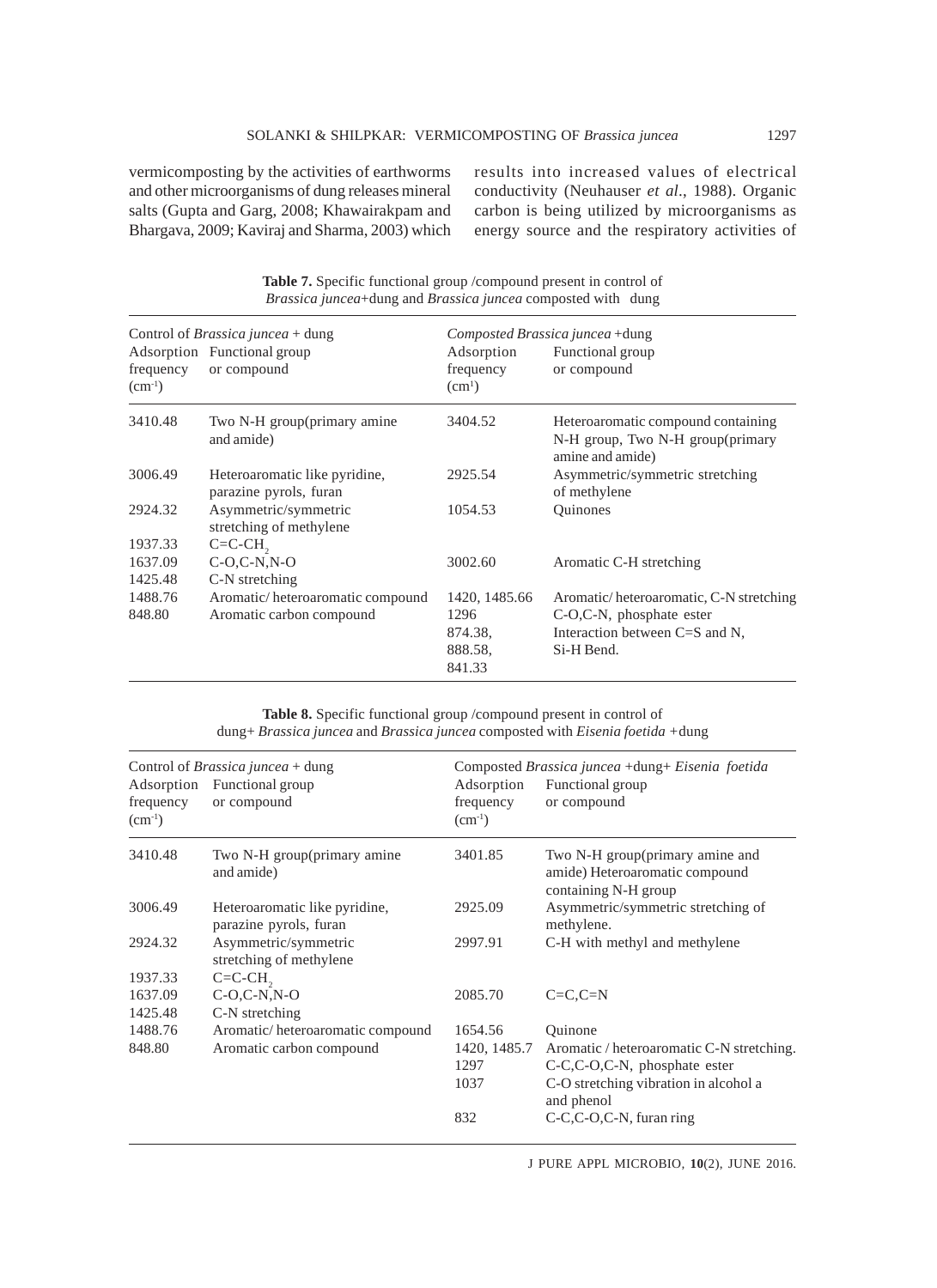

J PURE APPL MICROBIO*,* **10**(2), JUNE 2016.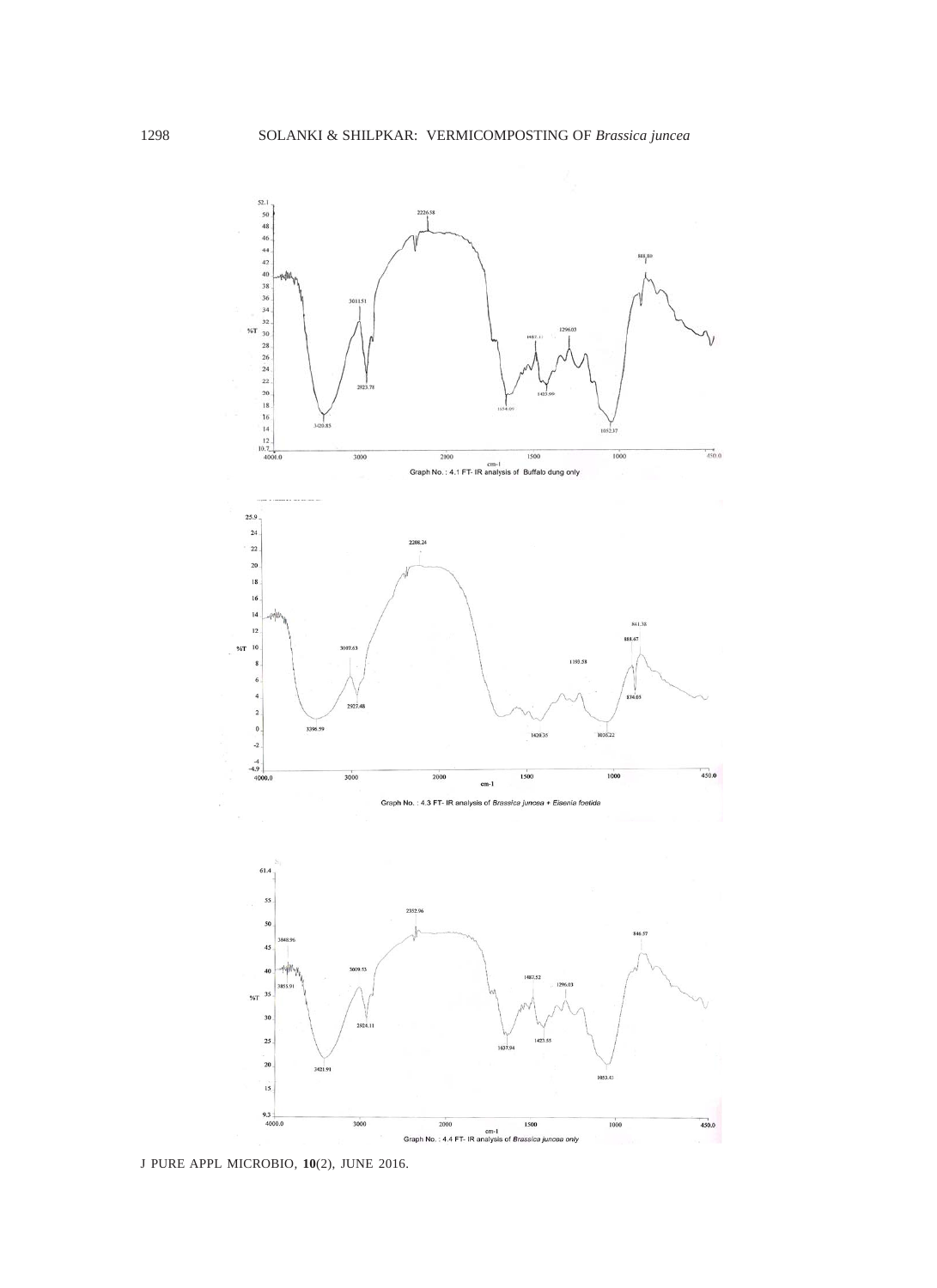

J PURE APPL MICROBIO*,* **10**(2), JUNE 2016.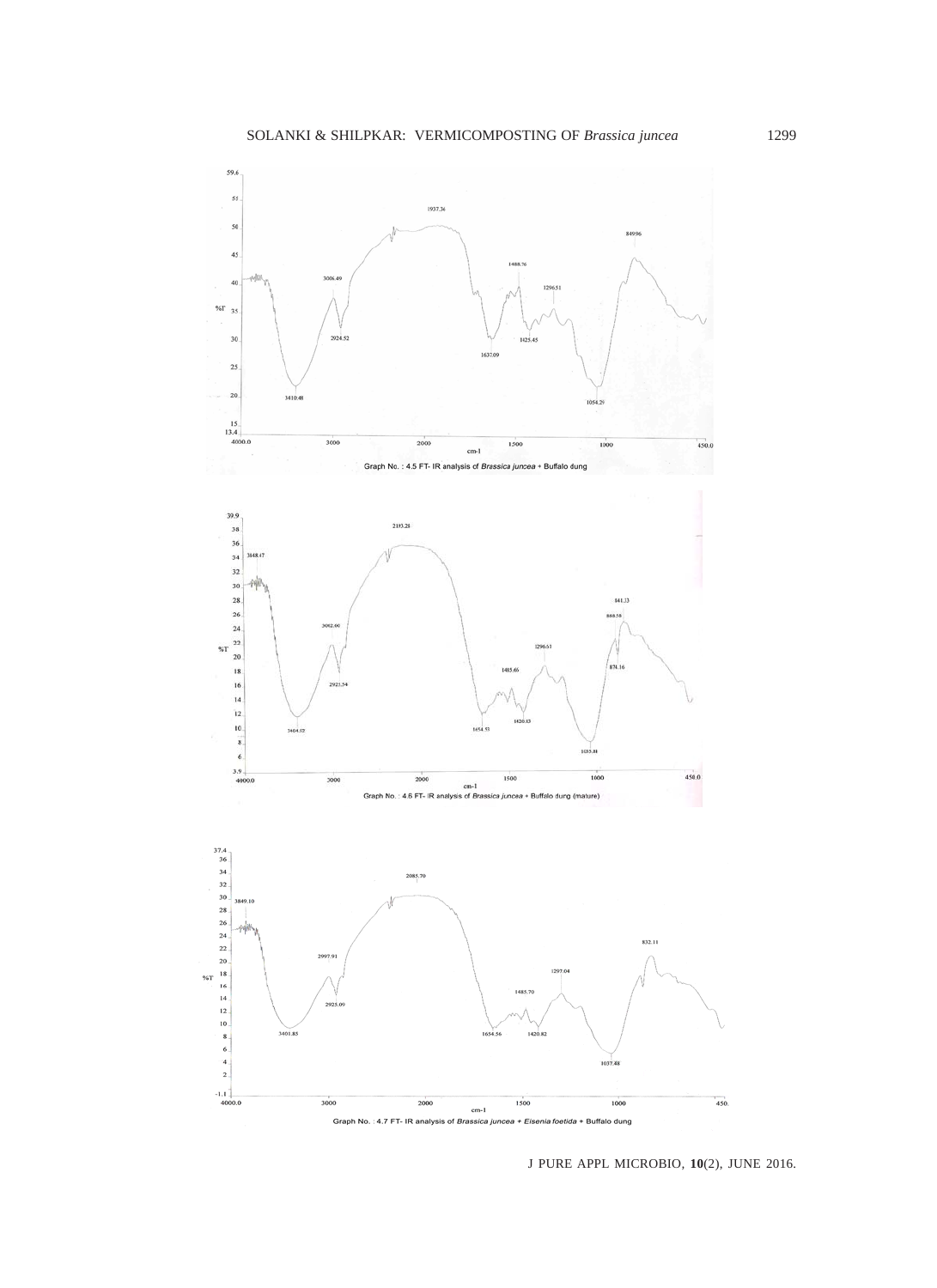earthworms and microorganisms may results in reduced amount of organic carbon in final product (Curry *et al*., 1995).

# **Available phosphorus, potassium and sodium**

Microbial mineralization of organic phosphorus and activities of earthworms gut phosphatase resulted in increased amount of available phosphorus in product (Tripathi and Bharadwaj, 2004; Lee, 1992). Acid production is claimed during microbial degradation (Premuzic *et al*., 1998) which causes solubilization of bound phosphorus, sodium and potassium. Mineralization, transformation and mobilization of nutrients from unavailable forms to plant available forms is being supported by a number of workers (Suthar, 2007; Adi and Noor, 2009; Lazcana *et al*., 2008; Sen and Chandra, 2009; Ghosh *et al*., 1999). Solubilization of insoluble potassium due to acid production (Adi and Noor, 2009) and increased amount of potassium in vermicompost due to higher mineralization rate of microbial activity is being well documented (Delgado *et al*., 1995; Benitez *et al*., 1999; Kaviraj and Sharma, 2003; Suthar, 2007).

### **Lignin, hemicellulose, cellulose**

Cellulosic material present in substrates are decomposed by microorganisms and earthworms by secreting extracellular enzymes (Sinsabaugh *et al*., 1992). Digestion of cellulose due to cellulolytic activity in the gut of earthworms and cellulose loss in product is well documented (Lattaud *et al*., 1997a; Lattaud *et al*., 1997b; Scheu, 1993; Urba´sek and Piz¡l, 1991; Vinceslas-Akpa and Loquet, 1997; Zhang *et al*, 2000; Zhang *et al*, 1993). Results of present investigation are in line with above workers and showed significant decrease in amount of cellulose and hemicellulose at maturity of vermicompost compared to their initial contents (Table 4).

# **FTIR (Fourier Transform Infrared Spectrometer)**

To prove the degradation of substrate during vermicomposting FTIR data were obtained for a wave number range of  $4000-450$  cm<sup>-1</sup>.and presented in Fig 1-7 and details of corresponding groups present is given in Tables 5-8. When Infrared radiation is passed through sample, a portion is absorbed by the sample and remaining is transmitted. This absorption and transmittance spectrum over a wide range of wave number creates a molecular fingerprinting because each molecule

J PURE APPL MICROBIO*,* **10**(2), JUNE 2016.

gives peak at a specific wave number. Obtained peaks are than compared with spectra library of pure substances or components (Smidt and Schwanninger, 2005). Use of FTIR is very common to describe composting process (Huang *et al*., 2006, Smidt *et al*., 2005; Tseng *et al*., 1996). A close examination of FTIR data obtained for Buffalo dung compared with buffalo dung + *Eisenia foetida* (T-5, Fig.1-2); *Brassica juncea* compared to *Brassica juncea* + *Eisenia foetida* (T-6, Fig. 3-4); *Brassica juncea* + dung compared with *Composted Brassica juncea* +dung (T-7 and Fig. 5-6) and Composted *Brassica juncea* +dung+ *Eisenia foetida* (T-8, Fig. 7) clearly reveal that they are different in presence of compounds or groups which show that during vermicomposting some groups or compounds are lost and some are newly formed, hence degradation occurs.

#### **CONCLUSION**

Results of present investigation clearly direct that de-oiled cake of *Brassica juncea* can be successfully converted into nutrient rich vermicompost through the activities of *Eisenia foetida* species of earthworms. In 90 days, biomass, total organic carbon, cellulose, and hemicellulose are reduced by 36.67 to 73.33%, 8.46 to 18.94%, 38.52 to 63.89%, and 11.59 to 45.02%; whereas available phosphorus, potassium and sodium are increased by 64 to 84.85%, 75.44 to 92.00%, and 70.83 to 96.67% respectively. Further the FTIR data confirm the degradation process.

#### **ACKNOWLEDGEMENTS**

The experiment was carried out at Department of Biogas Research Center and Department of Microbiology, Gujarat Vidyapith, Sadara, District- Gandhinagar using its laboratory facility hence the help received from the Head of Department is acknowledged.

# **REFERENCES**

- 1. Atiyeh, R.M., Lee,S., Edwards, C. A., Arancon, N. Q.,Metzger J. D. The influence of humic acids derived from earthworm-processed organic wastes on plant growth. *Bioresource Technology,* 2002; **84**: 7-14.
- 2. Adi, A.J., Noor, Z.M. Waste recycling: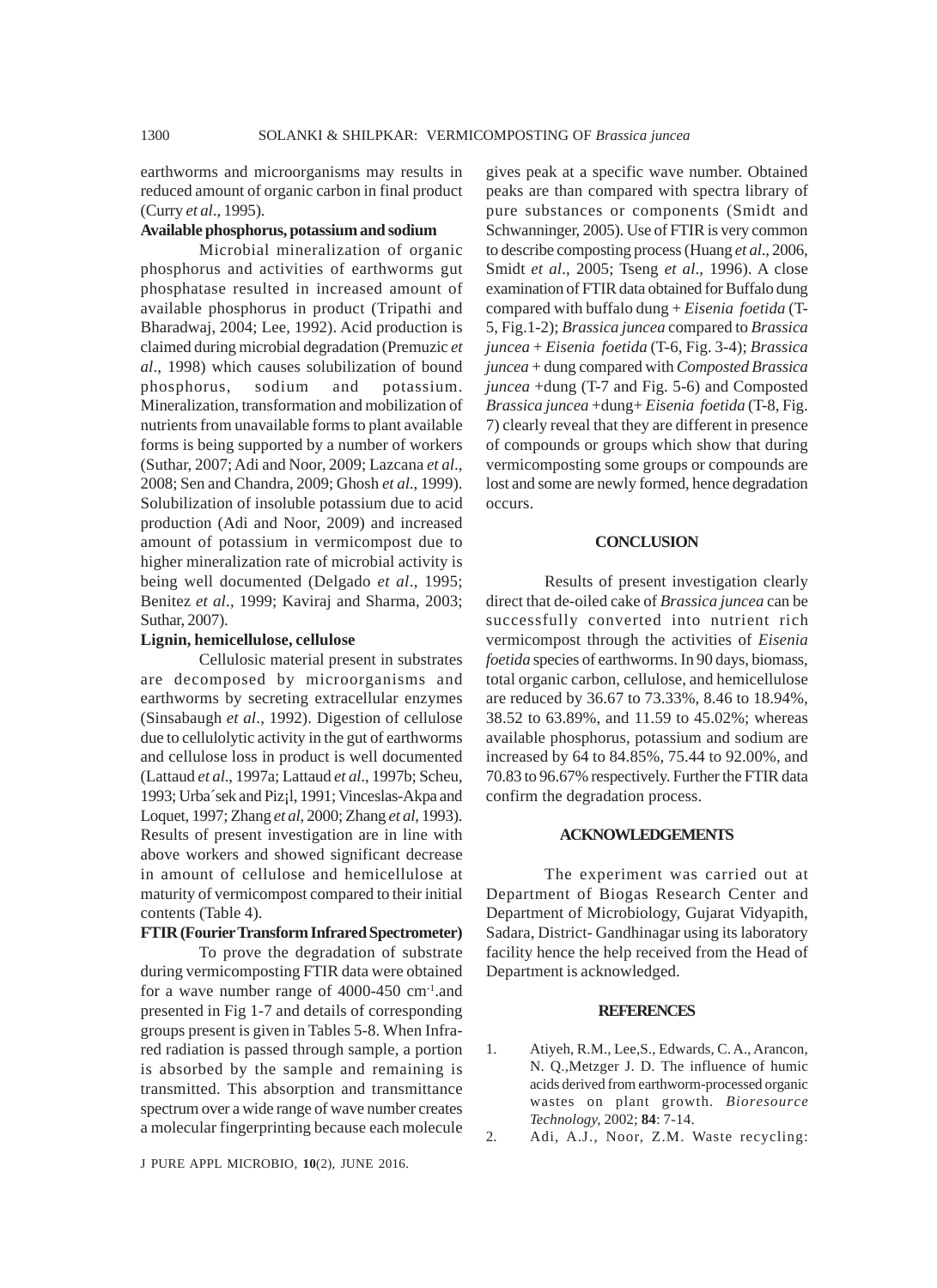Utilization of coffee grounds and kitchen waste in vermicomposting. *Bioresource Technol*., 2009; 1027–1030.

- 3. Benitez, E., Nogales, R., Elvira,C., Masciandaro,G., Ceccanti, B. Enzyme activity as indicators of the stabilization of sewage sludge composting with Eisenia foetida. *Bioresource Technol*., 1999; **67**: 297-303.
- 4. Curry, J.P., Byrne, D.,Boyle, K.E. The earthworm of winter cereal field and its effects on soil and nitrogen turnover. *Biol.Fertil. Soil*, 1995; **19**: 166-172.
- 5. Delgado,M., Bigeriego, M., Walter, I., Calbo, R. Use of California red worm sewage sludge transformation. *Turrialba.*, 1995; **45**:33-41.
- 6. Edwards, C. A., Bohlen P. J.: Biology and Ecology of Earthworms, Chapman and Hall, London, UK, 3rd Edn. (1996).
- 7. Ghosh, M., Chattopadhya,G.N., Baral, K. Transformation of phosphorus during vermicomposting. *Bioresource Technol*., 1999; **69**:149-154.
- 8. Gomez, K.A., Gomez, A.A.: Statistical procedures for Agricultural Research, Second Edition, John Wiley & Sons publication New York (1984).
- 9. Gupta, R., Garg,V. K., : Stabilization of primary sewage sludge during vermicomposting*. J. Hazardous Materials*, 2008; **153**:1023-1030.
- 10. Huang, G.F., Wu, Q.T., Wong, J.W.C., Nagar, B.B. Transformation of organic matter during co-composting of pig manure with sawdust. *Bioresource Technology*, 2006; **97**:1834–1842 (2006).
- 11. Ismail, S.A.: The Earthworm Book, Other India Press, Mapusa, Goa (2005).
- 12. Ismail, S.A.: Vermitechnology: The Biology of Earthworms, Orient Longman, Chennai, India (1997).
- 13. Jackson, M.L.: Soil Chemical Analysis. Prentice hall of India pvt. Ltd., New Delhi, 38-226 (1967).
- 14. Kaviraj M., Sharma, S. Municipal solid waste management through vermicomposting employing exotic and local species of earthworms. *Bioresource Technol*., 2003; **90**: 169-173.
- 15. Khawairakpam, M., Bhargava, R. Bioconversion of filter mud using vermicomposting employing two exotic and one local earthworm species. *Bioresource Technol*., 2009; **100**: 5846-5852.
- 16. Lattaud, C., Locati, S., Mora, P., Rouland, C. Origin and activities of glycolytic enzymes in the gut of the tropical geophagous earthworm Millsonia anomala from Lamto (Cote d'Ivoire). *Pedobiologia* ,1997a; **41**: 242–251.
- 17. Lattaud, C., Zhang, B.G., Locati, S., Rouland,

C., Lavelle, P. Activities of the digestive enzymes in the gut and in tissue culture of a tropical geophagous earthworm, Polipheretima elongate (Megascolecidae).*Soil Biol Biochem*., 1997b; **29**: 335–339.

- 18. Lazcano, C., Brandon, M.G., Dominguez, J. Comparison of the effectiveness of composting and vermicomposting for the biological stabilization of cattle manure. *Chemosphere*, 2008; 72: 1013-1019.
- 19. Lee, K.E. Some trends opportunities in earthworm research or: Darwin's children. The 154 Pandit *et al*. Int. J. Bio sci. 2012 future of our discipl. *Soil Biol Biochem*., 1992; **24**:1765- 1771.
- 20. Neuhauser, E.F., Loehr, R.C., Malecki, M.R.: The potential of earthworms for managing sewage sludge. In: Earthworms in waste and environmental management (Eds.: C.A. Edwards, E.F. Neuhauser). SPB Academic Publishing, The Hague, pp 9–20 (1988).
- 21. Premuzic, Z., Bargiela, M., Garcia, A., Rendina, A., Iorio, A. Calcium, Iron, Potassium, Phosphorous and vitamin C content of organic and hydroponic tomatoes, *Hort Sci.,* 1998; **33**:255-257.
- 22. Richard's, L.A.: Diagnosis and Improvement of saline and alkali Solids. Oxford and IBH Publishing Company, New Delhi, 9**7** (1945).
- 23. Scheu, S.: Cellulose and lignin decomposition in soils from different ecosystems on limestone as affected by earthworm processing. *Pedobiologia*, 1993; **37**:167–177.
- 24. Sen, B., Chandra, T.S. Do earthworms affect dynamics of functional response and genetic structure of microbial community in a lab-scale composting system?. *Bioresource Technol.*, 2009; **100**: 804-811.
- 25. Senthilkumar P., Kavimani T. Investigation on application of synthetic nutrients for augmenting worm growth rate in vermicomposting. *Journal of Urban and Environmental Engineering*, 2012; **6**(1): 30-35.
- 26. Sinsabaugh, R.L., Antibus, R.K., Linkins, A.E., McClaugherty, C.A., Rayburn, L., Repert, D. Weiland, T. Wood decomposition over a first order watershed: mass loss as a function of lignocellulase activity. *Soil Biol Biochem*., 1992; **24**: 743–749.
- 27. Smidt, E., Schwanninger, M. Characterization of Waste Materials Using FT-IR Spectroscopy – Process Monitoring and Quality Assessment. *Spectroscopy Letters*, 2005; **38**(3): 247-270.
- 28. Smidt, E., Eckhardt, K. U., Lechner, P., Schulten, H. R., Leinweber, P. Characterization of different decomposition stages of biowaste using FT-IR